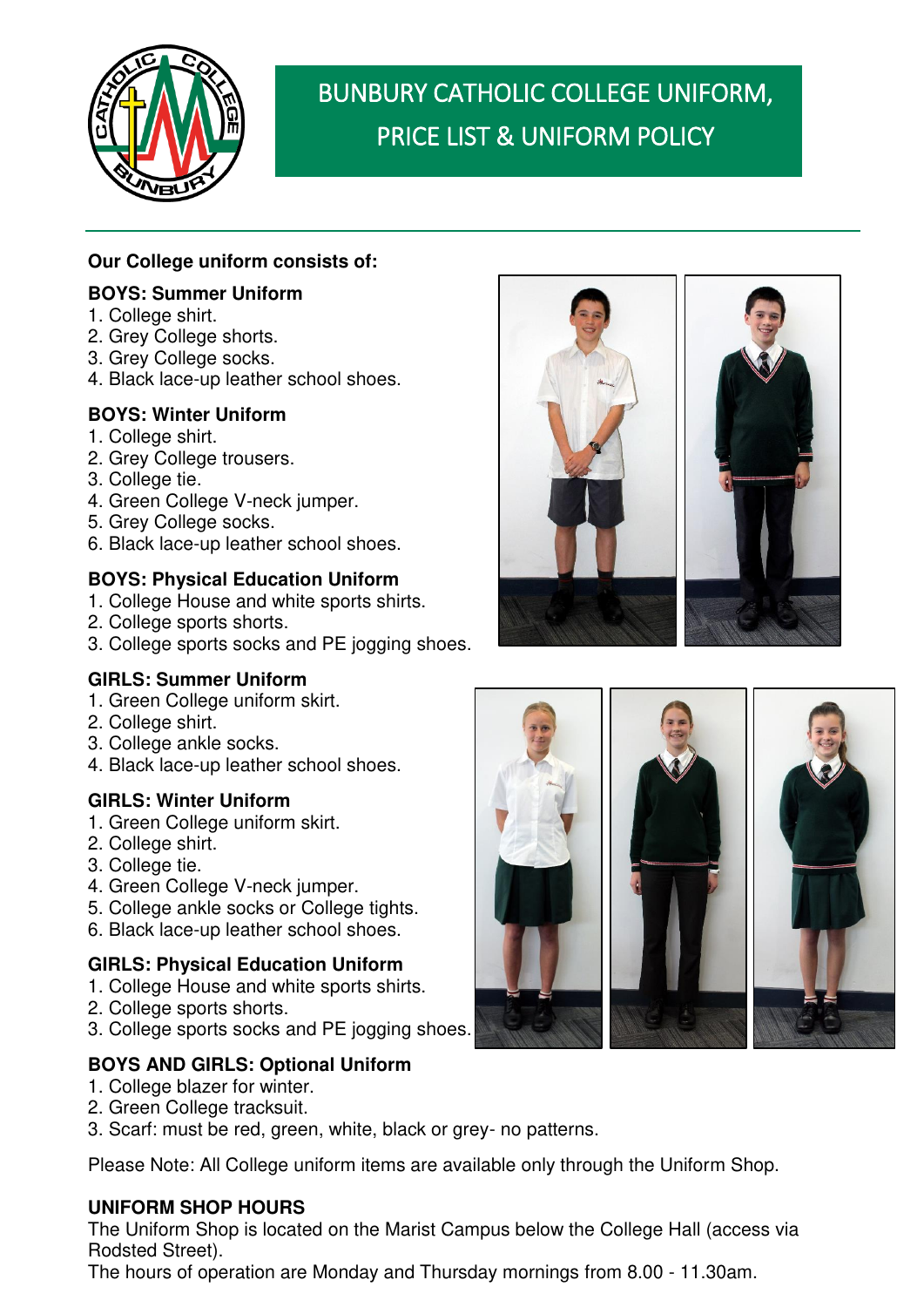**Bunbury Catholic College Uniform Shop Price List January 2019** 



| <b>School Uniform</b>       | <b>Cost</b>           |
|-----------------------------|-----------------------|
| <b>Boys Shirts</b>          | \$30.00               |
| <b>Boys Shorts</b>          | \$40.00               |
| <b>Boys Trousers</b>        | \$50.00               |
| <b>Boys' Socks</b>          | $\mathbf{\$}$<br>9.00 |
| <b>Girls Blouse</b>         | \$30.00               |
| <b>Girls Skirt</b>          | \$68.00               |
| <b>Girls/Ladies Pants</b>   | \$50.00               |
| <b>Girls' Socks</b>         | \$9.00                |
| <b>School Tights</b>        | \$10.00               |
| <b>Jumper (Unisex)</b>      | \$75.00               |
| <b>Jumper Sleeve Liners</b> | \$10.00               |
| <b>Ties</b>                 | \$20.00               |
| <b>Scarves</b>              | \$15.00               |
| <b>Blazer - Unisex</b>      | \$165.00              |
| <b>Blazer -Ladies</b>       | \$165.00              |
| <b>School Hat</b>           | \$15.00               |
| <u>Sports Uniform</u>       | <b>Cost</b>           |
| <b>PE</b> Bag               | \$15.00               |
| <b>Sports Shorts</b>        | \$30.00               |
| <b>House Polo Shirt</b>     | \$30.00               |
| <b>White Polo Shirt</b>     | \$30.00               |
| <b>Sports Socks</b>         | \$<br>9.00            |
| <b>Track Suit Top</b>       | \$90.00               |
| <b>Track Suit Pants</b>     | \$50.00               |
| <b>Rep Team Top</b>         | \$45.00               |
| <b>Red Sports Socks</b>     | \$12.00               |
| <b>AFL Shorts</b>           | \$45.00               |
| <b>Soccer/Hockey Shorts</b> | \$40.00               |
| <b>School Bag</b>           | \$90.00               |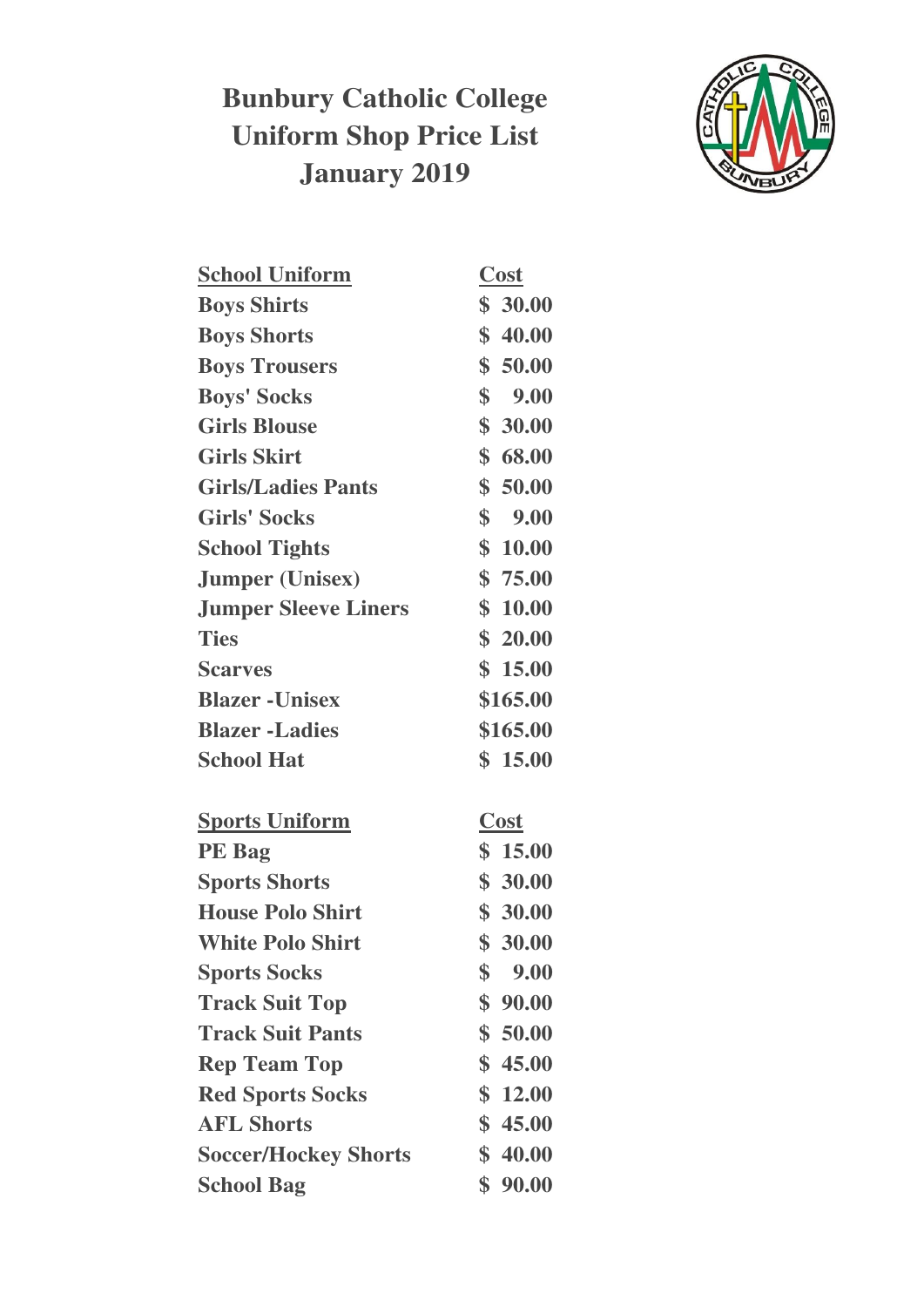

# RATIONALE

All students who attend the College are expected to conform to the uniform and grooming policy, as established by the College. This is indicative of a student who takes pride in being a part of the Bunbury Catholic College community and reflects a sense of belonging and ownership in our students.

## **GENERAL**

The College uniform must be purchased, in its entirety, from the Uniform Shop, which stocks all current items of the uniform.

Students are expected to maintain a well-groomed, neat and tidy appearance. Female students must wear their skirts close to knee length, not rolled up or mid-thigh, to maintain personal modesty.

No undershirt or coloured clothing that is visible through the shirt, is to be worn with the uniform. A plain, white undershirt (with short sleeves or one that is sleeveless), is the only acceptable item to be worn under the College shirt.

Certain representative duties require the use of a blazer. All students may choose to buy a blazer.

All students are expected to purchase the College jumper and the prescribed College school bag.

Students with allergies, who are unable to wear the prescribed College jumper, and who have medical evidence to support this, or who have provided details to the relevant Head of Year, may purchase a cotton jumper. The uniform shop places an annual order in Term 1 only.

## SUMMER UNIFORM

College shorts for male students, College skirt for female students.

College white shirt.

College socks.

College jumper in cooler weather. The College Sports Jacket is not a substitute for the jumper in the summer terms and thus cannot be worn in Terms 1 and 4 for warmth.

In Term 4, students who are leaving the College at the end of the year, may request to be allowed to wear the winter trousers, should their summer uniform be too small.

It will not be necessary to wear a College tie in this instance.

Please address requests to the relevant Deputy Principal or Head of Campus.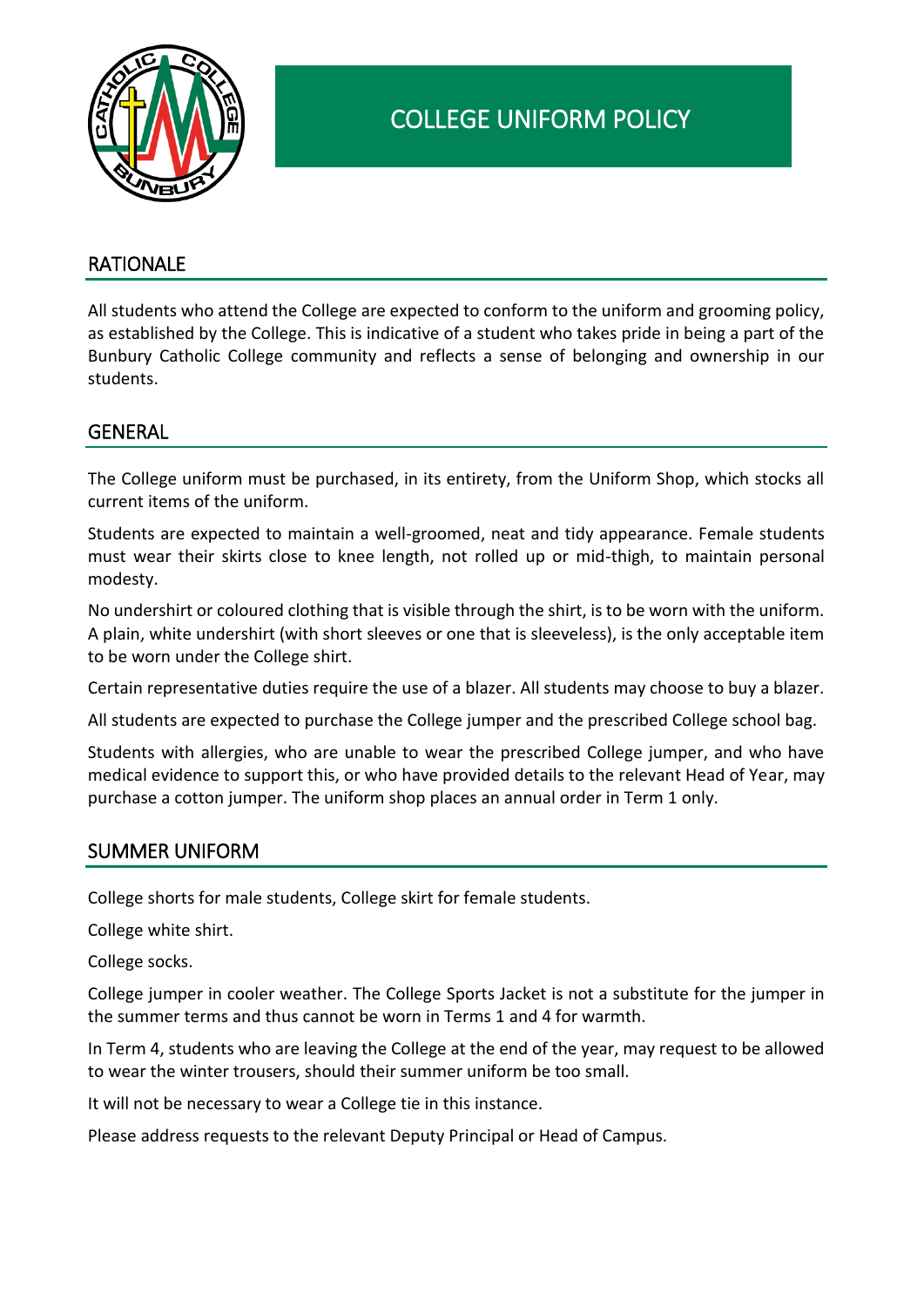College grey trousers for male students, College skirt or College grey trousers for female students.

The tracksuit bottom is NOT a substitute for grey trousers or a skirt.

Ties must be worn by both male and female students.

College jumper.

College socks.

The College jumper is an integral part of the College uniform and is the primary item of clothing to be worn in cold weather. A tracksuit top may be worn over the College jumper in very cold weather, **during Term 2 and Term 3 only**.

Jumpers are to cover the shirts completely. There is the same expectation when wearing the tracksuit top. Female students are to wear skin-coloured stockings or tights or the correct College socks. The Uniform Shop stocks the regulation socks and tights.

Should female students choose to wear the female College trousers, purchased from the uniform shop, the trousers cannot be cut, excessively shortened or tapered towards the ankle. They can only be tailored to appear as dress or smart trousers, with a regular pant leg that touches the shoes' laces. The wearing of grey socks with the trousers is preferred.

# **SHOES**

Black, lace-up leather school shoes, with a heel, that offer firm foot/ankle support. Any form of soft shoe, trainers or ballet style pumps, is not permitted. Soft shoe styles that have laces, do not qualify as regulation school shoes.

## SPORTS UNIFORM

All students must arrive at the College in full College uniform. No student is to attend Homeroom in a sports uniform without an explanatory note or a notified excursion permission notification. Students attending classes during the day are subject to the same provisions. A student's failure to wear the correct uniform must be noted for follow up by the relevant Head of Year. If Physical Education is the last period of the day, students have permission to leave the College in the correct sports uniform. If there is an assembly at the end of the day, students must change into full College uniform prior to this.

Students on the Mercy campus are permitted to wear their sports uniforms to and from the College on the days that they have Dance, Physical Education/Recreation, PE Studies, Certificates in Sport and Outdoor Education, electives of Outdoor Education, PE Elite, Basketball and Netball. This will be reviewed annually.

## **HATS**

The wearing of a College hat, by our junior students, when outside, is compulsory during Terms 1 and 4. The recommended style is one that provides good shade to the face, neck and ears, when outdoors. The older students (Years 10–12) are strongly encouraged to wear a suitable hat when outdoors, since sun protection is paramount when making healthy living choices. The College cap and/or visor may be worn, but they do not offer the same level of protection as does a broad brimmed hat.